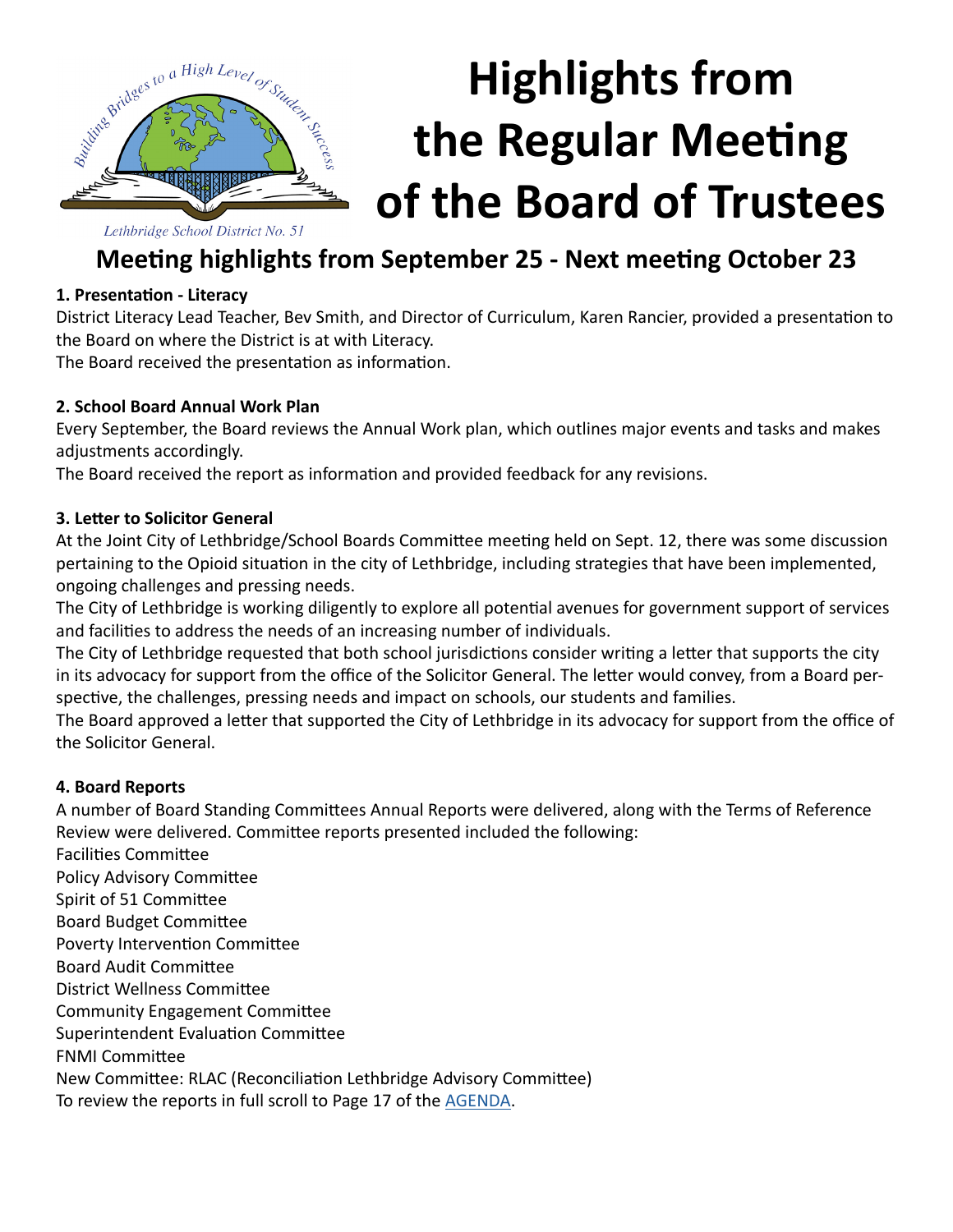#### **5. FNMI Directorate Grant for urban Indigenous Youth**

Honourable Shannon Phillips, MLA Lethbridge-West, announced the funding boost to address concerns regarding funding for First Nations, Metis and Inuit student supports in Lethbridge School District No. 51. The conditional grant requirements include a total of \$250,000 over two years (\$125,000 in Year 1 and up to \$125,000 in Year 2). Pilot project activities will be distinct from the BCCE (Building Capacity and Collaboration in Education) / IFNE (Innovation in First Nations Education) grant programs and three-year education plan activities. Sustainability of the pilot project initiatives will be a priority throughout the project's planning process. The Board received the report as information.

#### **6. October Organizational Meeting Agenda**

The School Board Annual Organizational Meeting will be held on Oct. 23, 2018. An electronic survey containing the 2018-19 Trustee committee membership will be distributed prior to the meeting for the purpose of Trustees subsequently conveying interest in committee membership for the 2018-19 school year. The Board received the report as information.

#### **7. District School Council Meetings**

The following are the dates District School Council meetings will be held in the Board Room at the Education Centre starting at 6:30 p.m.:

October 1, 2018 November 5, 2018 December 3, 2018 January 14, 2019 February 5, 2019 – Town Hall Meeting March 4, 2019 April 1, 2019 May 6, 2019 June 3, 2019 The Board received the report as information.

#### **8. Breakfast with the Board**

As has occurred in previous years, the Board of Trustees will be inviting school staffs, plus the staff at the Education Centre and Attwell Building, to join them for a light breakfast on a rotating basis. The intent is to meet once over a three year period with each staff group.

Trustees have enjoyed the opportunity to engage staff members in informal conversation. Following the breakfast, trustees are invited to tour the school with the principal or assistant principal.

The schedule for 2018/19 is as follows:

October 3, 2018 – Senator Joyce Fairbairn Middle School

November 7, 2018 – Immanuel Christian Secondary School

December 5, 2018 – Chinook High School

January 9, 2019 – Senator Buchanan Elementary School

February 7, 2019 – Park Meadows Elementary School

March 5, 2019 – Lethbridge Christian School

April 3, 2019 – Immanuel Christian Elementary School

May 1, 2019 – Mike Mountain Horse Elementary School

The Board received the report as information.

#### **9. Associate Superintendent Reports**

Christine Lee, Associate Superintendent, Business Affairs; Rik Jesse, Associate Superintendent, Human Resources and Morag Asquith, Associate Superintendent, Instructional Services, delivered their respective reports for the Board. To read the reports in full, see Page 63 of the [AGENDA](http://www.lethsd.ab.ca/documents/general/2018-09-25%20Board%20Meeting%20Agenda.pdf).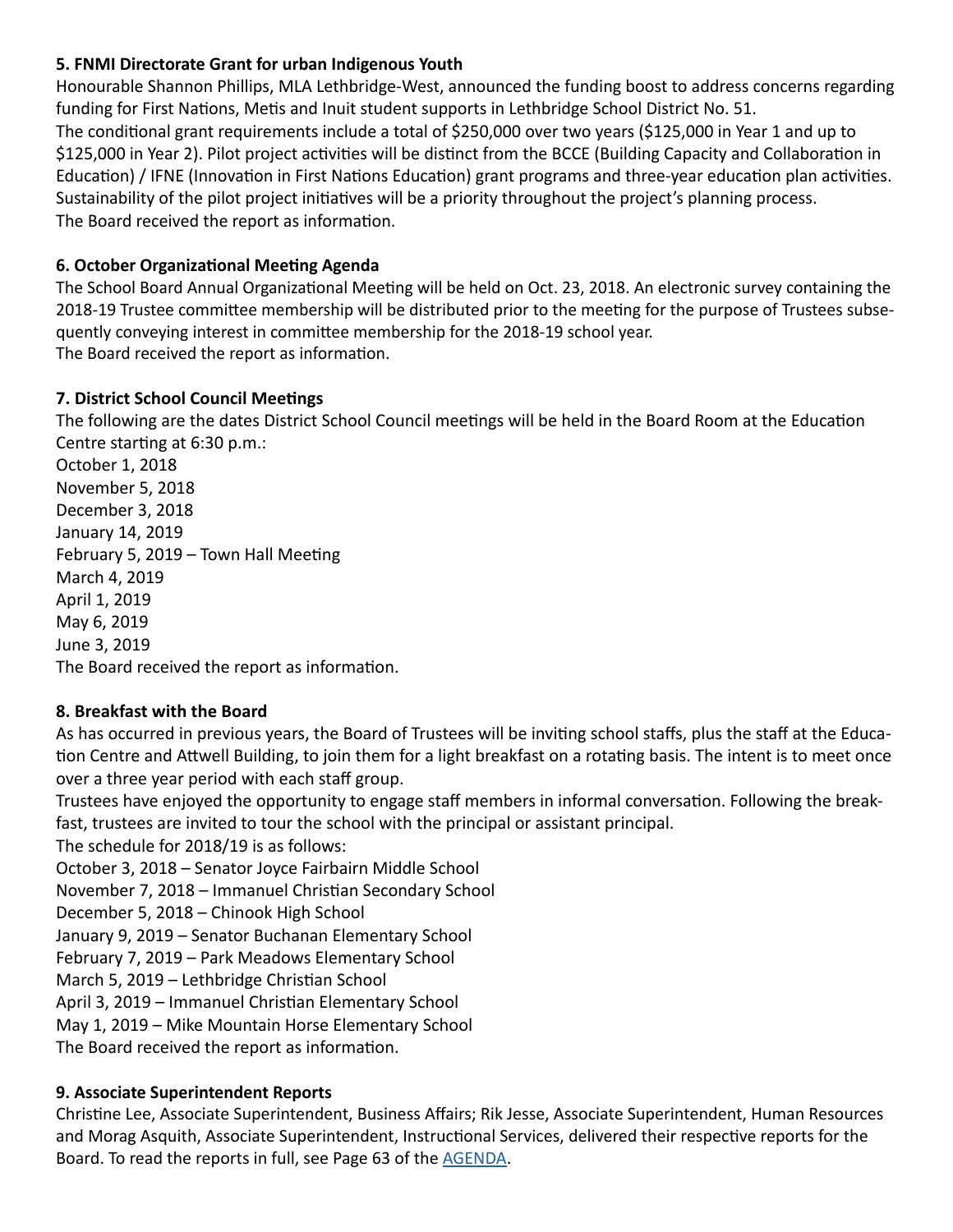#### **10. Acknowledgements of Excellence**

The Board has a long standing practice of acknowledging the efforts of students and staff whose commitment to excellence has resulted in outstanding achievement. Details of accomplishments of note are provided as information. Congratulations to the following District staff and students:

District Director of Finance, Mark DeBoer, has received the Emerging School Business Leaders Scholarship from ASBO International. In addition to receiving funds to cover travel, accommodations and meals at the ASBO Conference, this elite group will have a full day preconference special session and receive recognition at the conference.

Lethbridge School District No. 51 and District Counselling Coordinator, Cayley King, and team have been selected for the 'Friend of the Family' award with Lethbridge Family Services. The award was presented on September 20, 2018 at the Lethbridge Family Services Annual General Meeting.

Churchill grade 10 student-athlete Cayla Stimson competed in the Team Alberta Track & Field Trials in Calgary in July and was selected to team Alberta based on her performances. Cayla represented Alberta at the Tri-Province meet in Edmonton, placing second in long jump with a best jump of 5.28m, giving her a national ranking of 3rd in the event for her age. She also placed 3rd in the 100m at the meet with a time of 12.71s.

Congratulations to Churchill's Dianne Violini on being recognised by the Master Bowlers' Association of Canada with a 40 Year Participation award, marking the 40th time Dianne has represented Alberta at the Masters' Nationals. During her 40th Nationals this past July, Dianne led all tournament ladies at the event with a 258 average over 21 games and had a match-play record of 17 wins – 3 losses and a tie helping Alberta to the team gold. Dianne has an extraordinary list of achievements that include 51 Provincial Tournament wins and 28 medals in the Master Bowlers' Association as well as representing Alberta at The Open 19 times, 7 as a Ladies Single representative, 10 times on the Ladies Team and 2 times on the Mixed Team winning 9 total medals.

Congratulations to Churchill grade 11 student Ethan Meyer on being recognized by Minister Eggen during the provinces unveiling of the Green Certificate Agribusiness program. Ethan runs an egg distribution project from his family farm where the announcement took place.

Winston Churchill High School will be participating in the ATA supported Finland/Alberta International Research Partnership (FinAl 2.0) over the next three years. The school was notified of their successful Expression of Interest submission September 5. Churchill will join four other Alberta high schools to partner with 5 Finnish high schools to consider "What makes a great school for all?". Through collaborative exchange of pedagogy, practice and visions, schools in both countries will have the opportunity to create and implement initiatives that seek to respond to the question. This is a 3-year project with year one focusing on discovering what makes a great school for all; year two extending into an implementation stage centred on what we will do to affect change in our schools; year three focuses on evaluation, sustainability and further growth. Four staff members will begin the partnership collaborative meetings and school visits in Finland October 8-12 followed by additional staff and student involvement in subsequent years. Churchill is partnered with Joensuun yhteiskoulun lukio in Joensuu.

#### **11. Junior Achievement Program**

Junior Achievement is the world's largest organization dedicated to educating students about work readiness, entrepreneurship and financial literacy through experiential, hands-on programs.

Junior Achievement programs are the link between education and the business world.

The Lethbridge School District No. 51 report on Junior Achievement Programs 2017-2018 was attached, which listed the numbers of participating classes and students in district schools.

The Board received the report as information.

#### **12. ASBO Meritorious Budget Award (MBA)**

The Association of School Business Officials International (ASBO) has awarded Lethbridge School District No. 51 with the Meritorious Budget Award during the 2018-2019 budget year.

The award promotes and recognizes excellence in school budget presentation and is conferred only to school districts whose budgets have undergone a rigorous review of professional auditors and have met or exceeded the program's stringent criteria.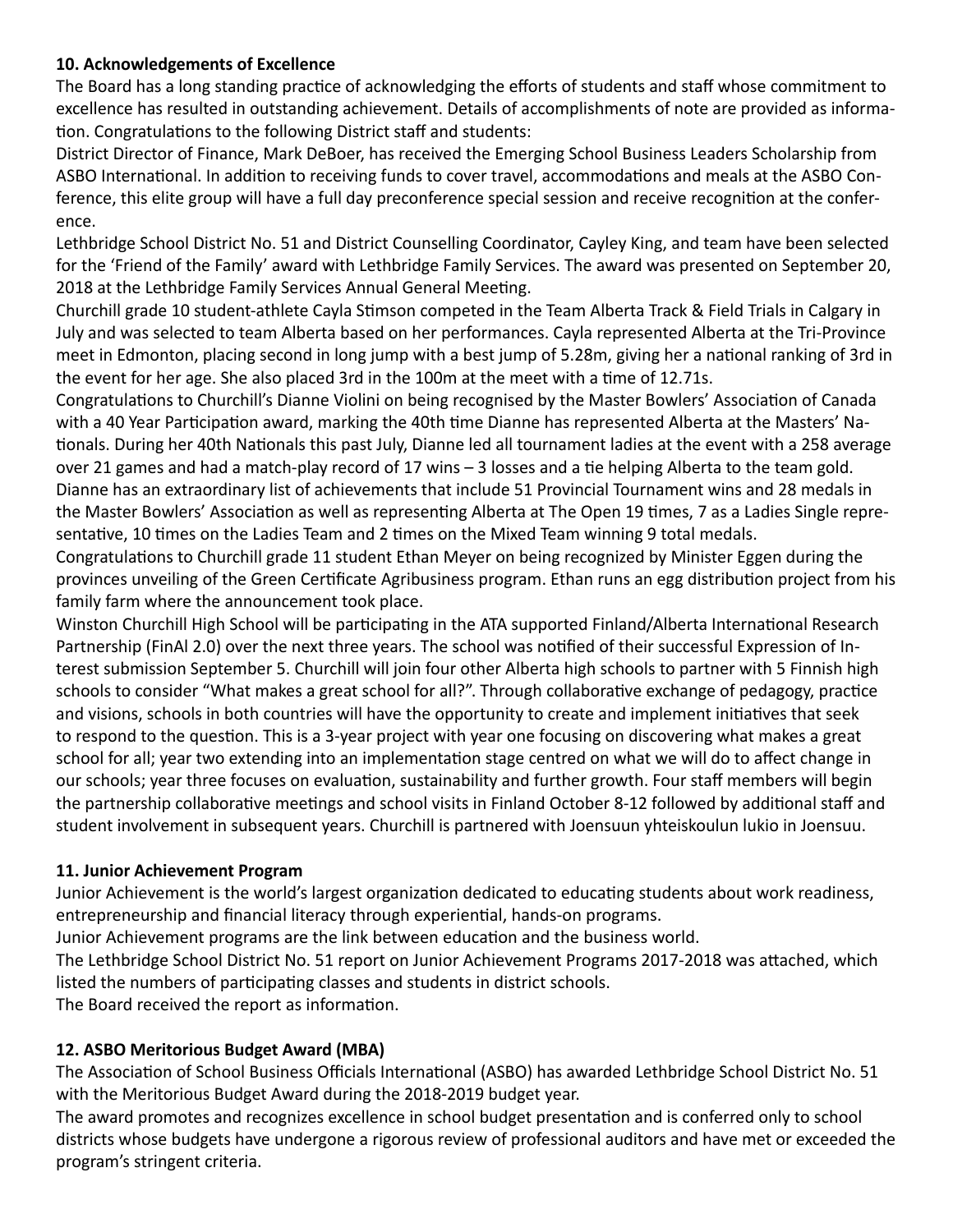#### **12. ASBO Meritorious Budget Award (MBA)**

The ASBO media release announcing the award was attached.

The Board received the report as information and congratulated Mark DeBoer, Director of Finance.

#### **13. Donations and Support**

Lethbridge School District No. 51 is fortunate to be in a community that strongly supports programs and services for students. The District is appreciative of the difference the support makes to the lives of children. These partnerships and support further the efforts of helping children come to school ready to learn, providing opportunities for engagement, and facilitating student growth and well-being. Listed below and attached are the donations and support received by the District.

• Green Acres Foundation presented a cheque for \$3,048.45 to Westminster School for the school's Sue Labuhn Memorial Library.

The Board received the summary as information.

#### **14. Board Priorities Report**

The District Office Leadership Team is committed to keeping the Board informed regarding progress in Board priority areas. The priority areas as identified by the Board in the spring Board Retreat are attached. The Education Centre Leadership Team is currently working on the development of strategies to address the priorities. An update on progress will be provided in the form of a report each month starting in the October Board meeting. The report begins on Page 81 of the [AGENDA.](http://www.lethsd.ab.ca/documents/general/2018-09-25%20Board%20Meeting%20Agenda.pdf) The Board received the report as information.

#### **15. World Teachers' Day**

World Teachers' Day has been held annually on October 5th since 1994 to celebrate the essential role of teachers in providing quality education at all levels. As outlined on the UNESCO website, the aim of World Teachers' Day is to ensure that the needs of future generations will continue to be met by teachers. It also commemorates the anniversary of the 1966 signature of the UNESCO/ILO Recommendation Concerning the Status of Teachers.

The strength of Lethbridge School District has historically been its staff members, who are committed to providing outstanding learning opportunities for all students while ensuring that each young person feels valued and supported. District teachers are recognized across the province for their expertise, with a number serving on regional and provincial curriculum and professional learning committees.

The Board received the report as information and took the opportunity to publicly acknowledge the commitment to excellence that teachers, and all staff members, demonstrate for the benefit of students.

#### **16. Snacks with the Superintendents**

As has occurred in recent years, Executive Council will be inviting school staffs, plus the staff at the Education Centre and Attwell Building, to join them for either a light lunch or breakfast on a rotating basis. The intent is to meet once over a three year period with each staff group.

The breakfast or lunch provides staff an opportunity to share highlights from the school and share concerns or suggestions with Executive Council members.

The schedule for 2018/19 is as follows: October 11, 2018 – Coalbanks School November 15, 2018 – Lakeview School December 5, 2018 – École Nicolas Sheran School January 16, 2019 – Gilbert Paterson Middle School February 13, 2019 – General Stewart School March 5, 2019 – Dr. Probe School April 10, 2019 – École Agnes Davidson School May 2, 2019 – Attwell Building The Board received the report as information